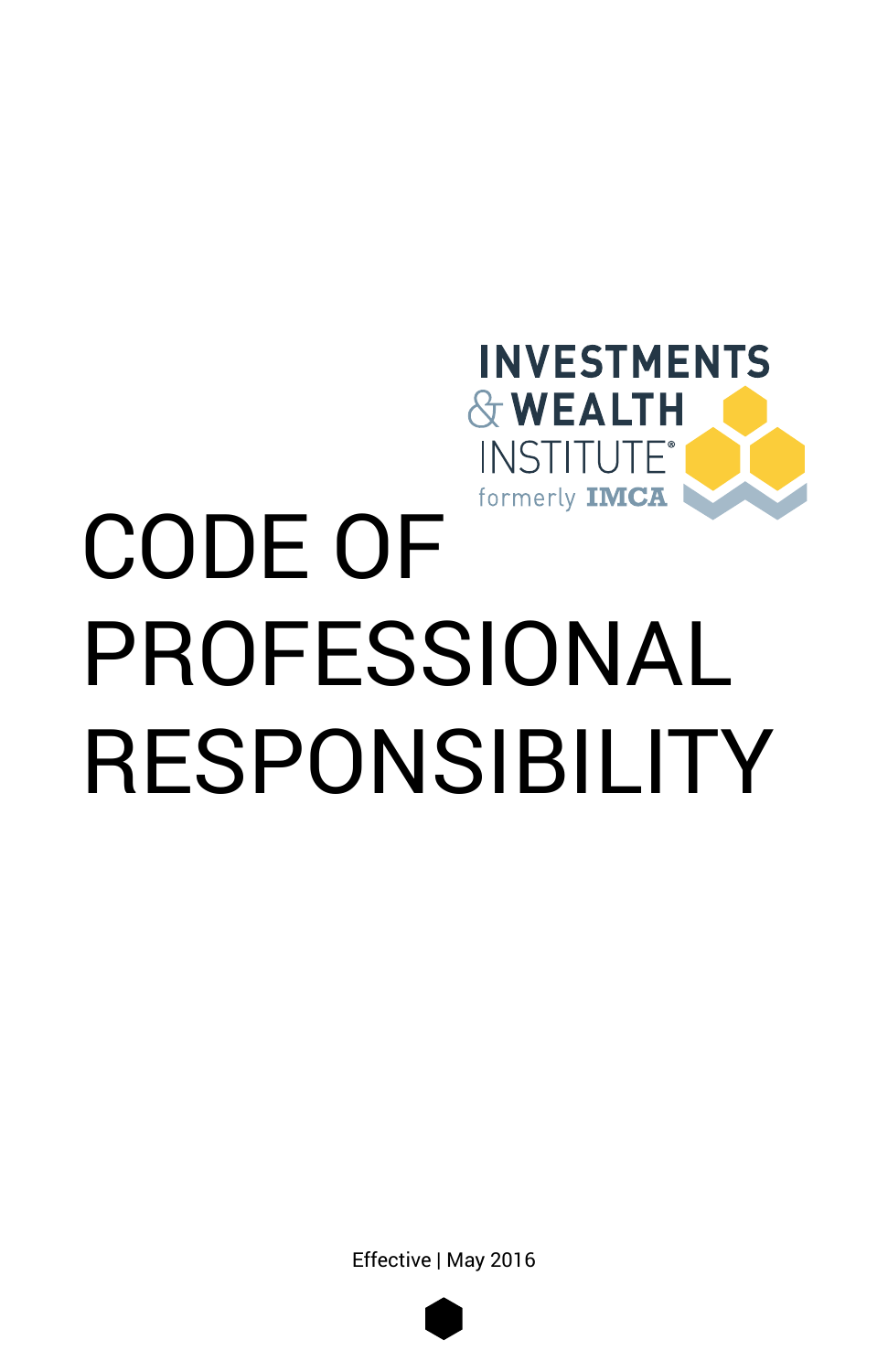# **Preamble to the Code of Professional Responsibility**

# **PURPOSE**

The purpose of this Preamble to the Code of Professional Responsibility ("Preamble") is to set forth the principal core values to which Investments & Wealth Institute (Institute) members, candidates in the Institute's certification programs, and Institute certificants ("Institute professionals") aspire and from which the Code of Professional Responsibility ("Code") is derived. It is not intended to be specifically enforced as part of the Code and its Guidance Document.

### MISSION

The Institute's mission is to deliver premier investment consulting and wealth management credentials and world-class education.

This mission enhances quality service to the public through development and promotion of high standards and best practices for the investment and wealth management disciplines and advocating their use in the organizations and teams with whom Institute professionals are affiliated.

The purpose of the Institute, as defined in its Articles of Incorporation and Bylaws, is to:

A. Broaden public understanding of investment consulting and wealth management;

B. Improve the professionalism of its certificants and members through educational and certification programs;

- C. Develop and encourage the practice of high standards of professional conduct; and
- D. Promote and protect the interests of the profession and the public it serves.

# VALUES

The values that are fundamental to Institute professionals are as follows:

1. INTEGRITY

Institute professionals provide services based upon a foundation composed of the Institute's mission, values, and ethical principles.

Institute professionals embrace honesty by

- (a) being clear and truthful in communications;
- (b) aligning actions with words; and
- (c) taking action to prevent damage to the profession if dishonesty by certificants or members is known or observed.

Institute professionals espouse competence to ensure services are provided skillfully and within areas of expertise by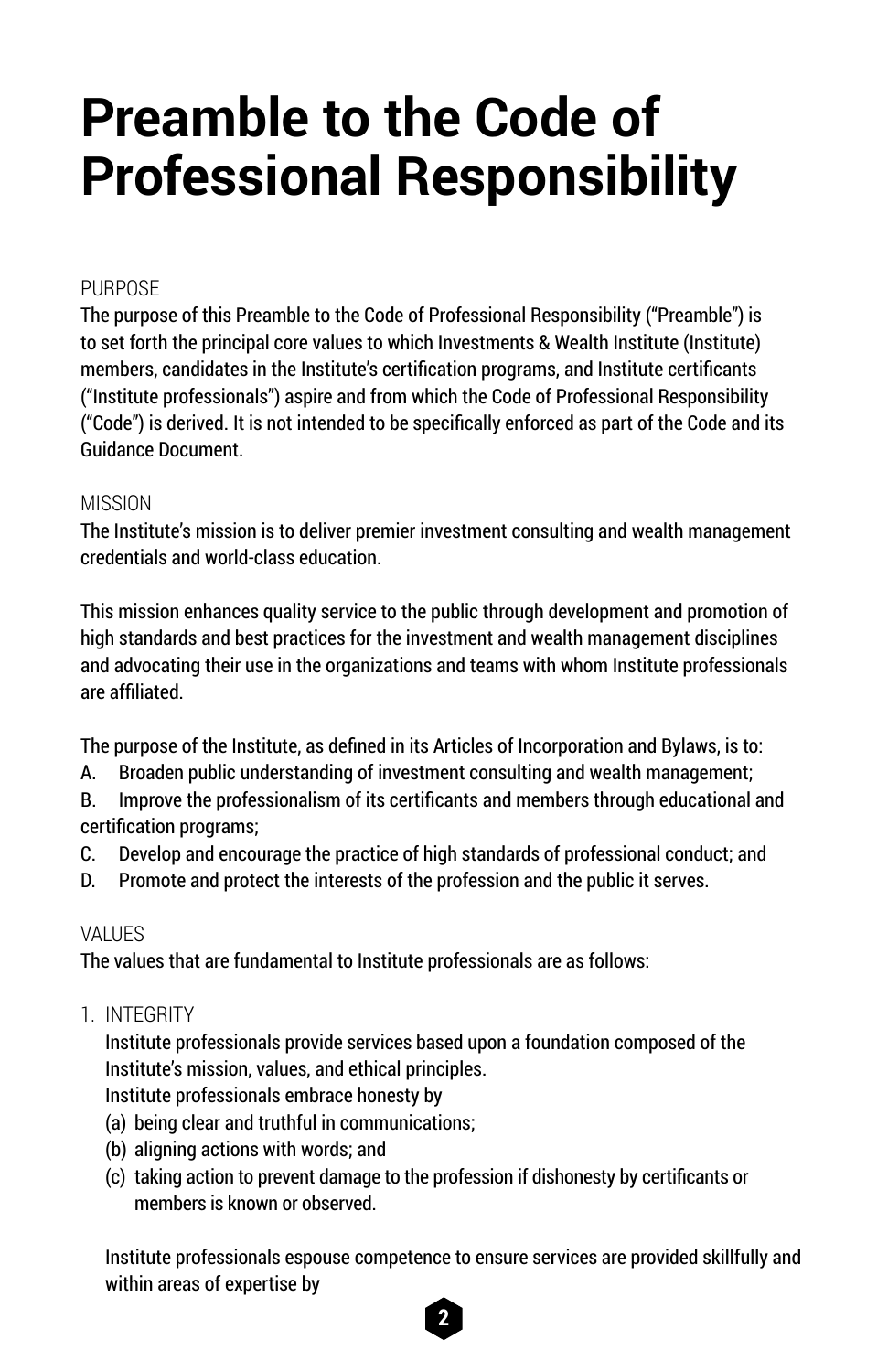- (a) possessing sufficient knowledge, skills, abilities, training, and experience for specific roles in investment consulting or wealth management;
- (b) meeting required continuing education and/or pursuing advanced education as necessary for skills appropriate for the specific role(s) that they fulfill;
- (c) understanding and providing services only within the scope of one's competencies; and
- (d) possibly identifying, referring, or engaging other professionals with specific expertise to serve clients who have needs beyond the scope of their skills and knowledge.
- Professional integrity is built by
- (a) periodically evaluating core values and ethical principles, and,
- (b) aligning professional judgment and actions with such core values and ethical principles.

The intended result of integrity is trustworthy behavior and accountability for actions by Institute professionals who ascribe to the Code.

2. LOYALTY

Institute professionals aspire to the notions that

- (a) the needs of clients are their primary concern; and
- (b) members of the profession support high standards of service to clients.

The intended result of loyalty is to demonstrate that clients' objectives are the fundamental priority when providing investment and private wealth advisory services.

3. OBJECTIVITY

Institute professionals seek to:

- (a) Formulate their analyses and recommendations using a framework that includes fair and objective industry guidelines and standards and professional judgment;
- (b) Communicate clearly historical facts and distinguish such facts from expert or personal opinions in reporting results and/or making recommendations; and
- (c) Report both negative and positive performance in a balanced way.

The intended result of objectivity is greater transparency, accuracy, and reliability of services provided in the client's best interest.

# 4. ETHICAL CONDUCT

Institute professionals should maintain a high level of ethical conduct.

The intended result of ethical behavior is accountability.

As a result of incorporating these values, Institute professionals build trust, exhibit credibility, and foster accountability as they act in the best interest of clients.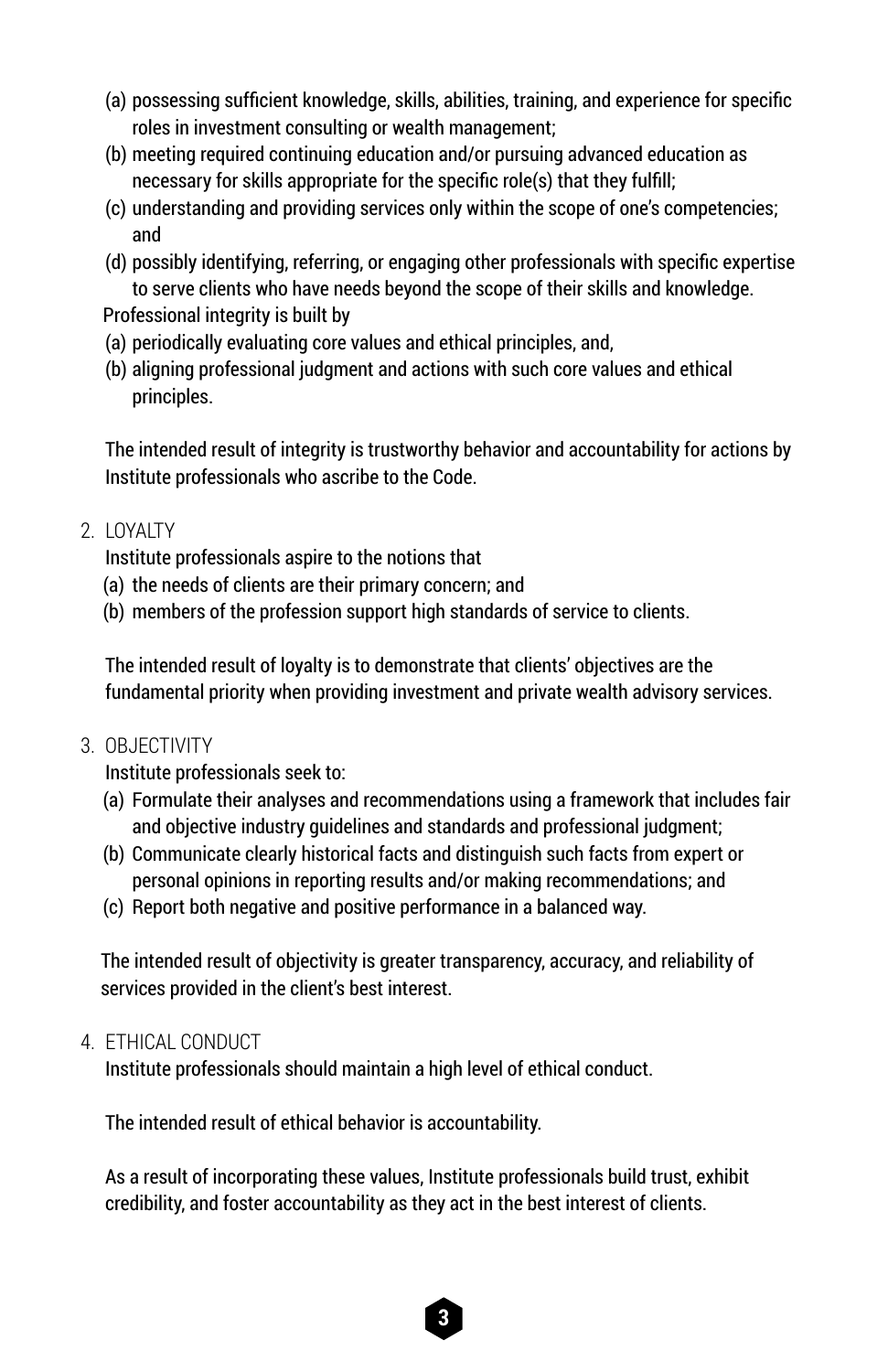# **Code of Professional Responsibility**

This Code was adopted to promote and maintain a high standard of professional conduct in the investment consulting and wealth management disciplines in accordance with the mission and values described in the Preamble.

Investments & Wealth Institute members, candidates in Institute's certification programs, and Institute certificants ("Institute professionals") are required to adhere to the following principles:

- 1. Act in the best interest of the client.
- 2. Disclose services to be offered and provided, related charges, and compensation.
- 3. Disclose the existence of actual, potential, and/or perceived conflicts of interest and relevant financial relationships, direct and/or indirect. Take appropriate action to resolve or manage any such conflicts.
- 4. Provide clients information needed to make informed decisions.
- 5. Respond to client inquiries and instructions appropriately, promptly, completely, and truthfully.
- 6. Maintain confidentiality of client information, however acquired, consistent with legal and regulatory requirements and firm policies.
- 7. Provide competent service by truthful representation of competency, maintenance and/or development of professional capabilities, and, when appropriate, the recommendation of other professionals.
- 8. Comply with legal and regulatory requirements related to one's practice of his or her profession.
- 9. Maintain a high level of ethical conduct.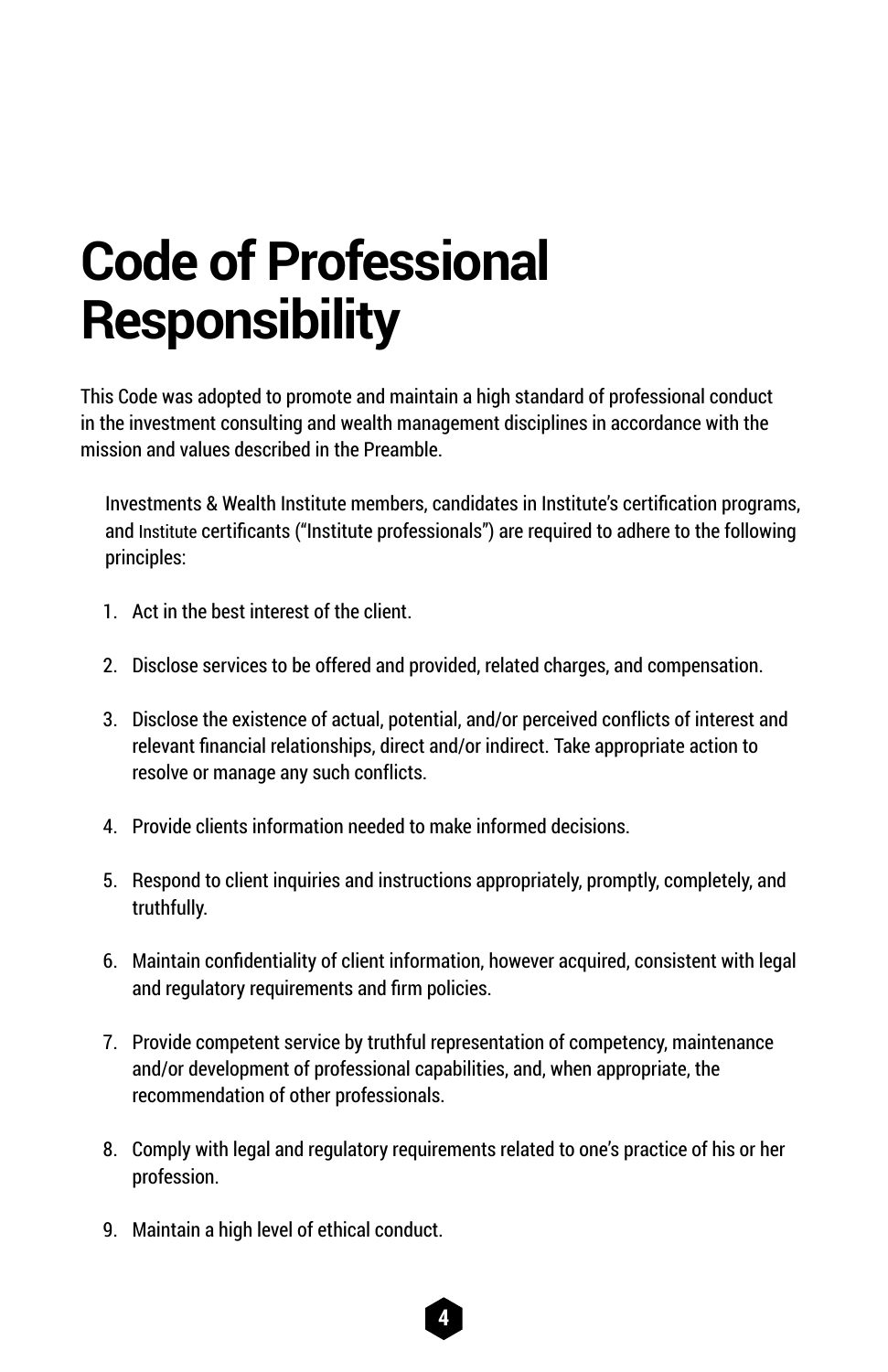# **Guidance for the Code of Professional Responsibility**

This Guidance for the Code ("Guidance") was adopted to provide additional information and clarification concerning the meaning of the principles set forth in the Code to Institute members, candidates in Institute's certification programs, and Institute certificants ("Institute professionals"), volunteers involved in the Institute's professional review and disciplinary procedures, and the public.

Disciplinary cases brought before the Professional Review Board and the Institute's hearing panels shall be based upon alleged violations of the Institute Disciplinary Rules and Procedures ("Rules") and the Code, including this Guidance. In ruling on disciplinary cases, the Professional Review Board considers the specific facts and nature of the conduct involved, the severity of the impact on any clients, the public, or others affected, the intent of the alleged violator, the acceptance of responsibility and/ or degree of remorse, any actions taken to make amends, any rehabilitation activities undertaken, and any other aggravating or mitigating circumstances. The Professional Review Board has discretion to consider facts and circumstances unique to each case, including, among other things, applicable legal and regulatory requirements and the employing firm's policies and procedures, in determining whether a violation has occurred and the appropriate penalty.

#### **CODE PRINCIPLE 1**

Code Principle 1 requires Institute professionals to "act in the best interest of the client."

Principle 1 addresses the Institute professional's duty to his or her client to act in his or her client's best interest. In all circumstances, regardless of the identity of the client, acting in a client's best interest will be judged in light of the Institute professional's legal, regulatory, and firm requirements. For example, if an Institute professional is required to meet a suitability standard with regard to a client, then acting in that particular client's best interest means compliance with the suitability standard. If, on the other hand, the Institute professional has a fiduciary obligation to a particular client, acting in that client's best interest requires compliance with the Institute professional's fiduciary obligations.

Other legal, regulatory, and firm standards also may apply. If so, these other standards also will be considered in determining whether the Institute professional acted in his or her client's best interest. For example, if a client is of diminished capacity, the Institute professional must comply with all legal, regulatory, and firm requirements concerning how to handle and address such situations and with whom the Institute professional can and should communicate. Other Code principles, such as, among others, Principles 5 and 6, also may be applicable in diminished capacity situations.

Where the client is one other than an asset owner, Institute professionals "act in the best interest of the client" when they act honestly, competently, ethically, objectively, and candidly.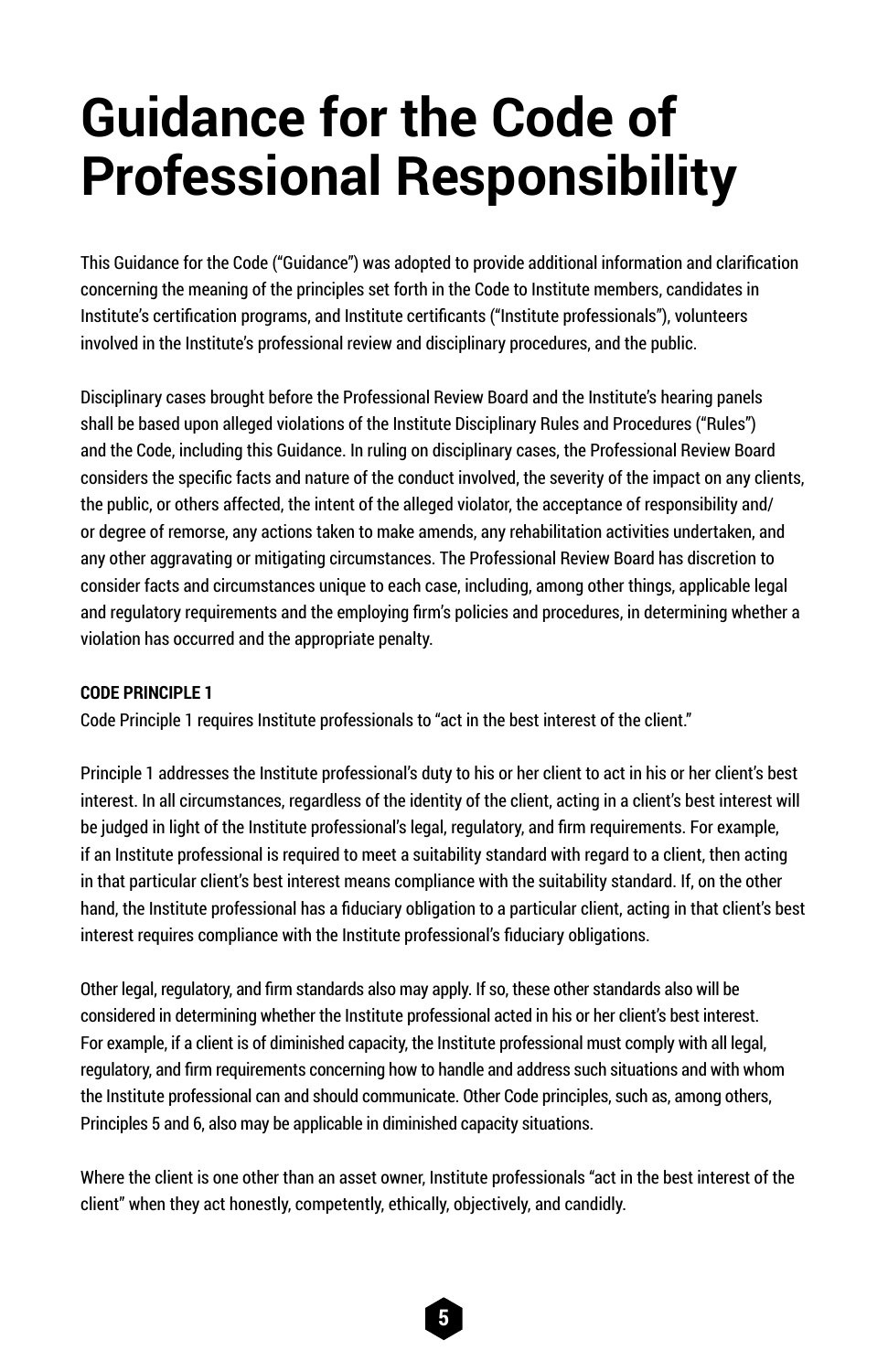#### **CODE PRINCIPLE 2**

Code Principle 2 requires Institute professionals to "disclose services to be offered and provided, related charges, and compensation."

This principle is intended to define an Institute professional's communication responsibilities relating to the scope and cost of services offered and compensation received therefor.

Principle 2 requires that Institute professionals conform with legal, regulatory, and firm requirements concerning the disclosure of the services offered, compensation received, and the out-of-pocket costs associated with those services.

Disclosure contemplates either oral or written provision of information. Although not required, oral disclosures should, under best practices, be confirmed in a timely manner in writing to demonstrate compliance. Such disclosures should be made to ensure that each client understands the disclosure, and disclosures should be updated whenever changes are proposed.

#### **CODE PRINCIPLE 3**

Code Principle 3 requires Institute professionals to: (1) "disclose the existence of actual, potential, and/ or perceived conflicts of interest and relevant financial relationships, direct and/or indirect"; and (2) "take appropriate action to resolve or manage any such conflicts."

Principle 3 reinforces an Institute professional's obligation to deal fairly with client(s). This principle requires the Institute professional to comply with all legal, regulatory, and firm requirements concerning the disclosure and management of items set forth in Principle 3.

"Actual, potential, and/or perceived conflicts of interest" must be disclosed and include any situation that may affect the impartiality of the Institute professional's decisions or recommendations potentially resulting in benefit to the Institute professional, his/her firm, another client, and/or others relative to the obligations and duties owed to the client. For example, an Institute professional whose agreement with the client allows for a dual fee structure, such as one where advisory fees are charged as a percentage of assets under management as well as for commissions earned, must disclose the actual, potential, and/ or perceived conflicts arising from the dual fee structure.

"Relevant financial relationships, direct or indirect," are also items that an Institute professional must disclose.

A "financial relationship" means any arrangement or transaction related to the purchase and/or sale of goods and/or services between a third party and the Institute professional. "Direct" financial relationships are those paid for by a client. "Indirect" financial relationships are those for which the Institute professional receives some form of compensation but that is not paid directly by the client. Only "relevant" financial arrangements need to be disclosed under Principle 3, and "relevant" in this context means material to or having an effect on a client's decision to undertake the transaction and/or engage the Institute professional.

The Institute professional has duties beyond disclosure of conflicts and/or financial relationships under Principle 3.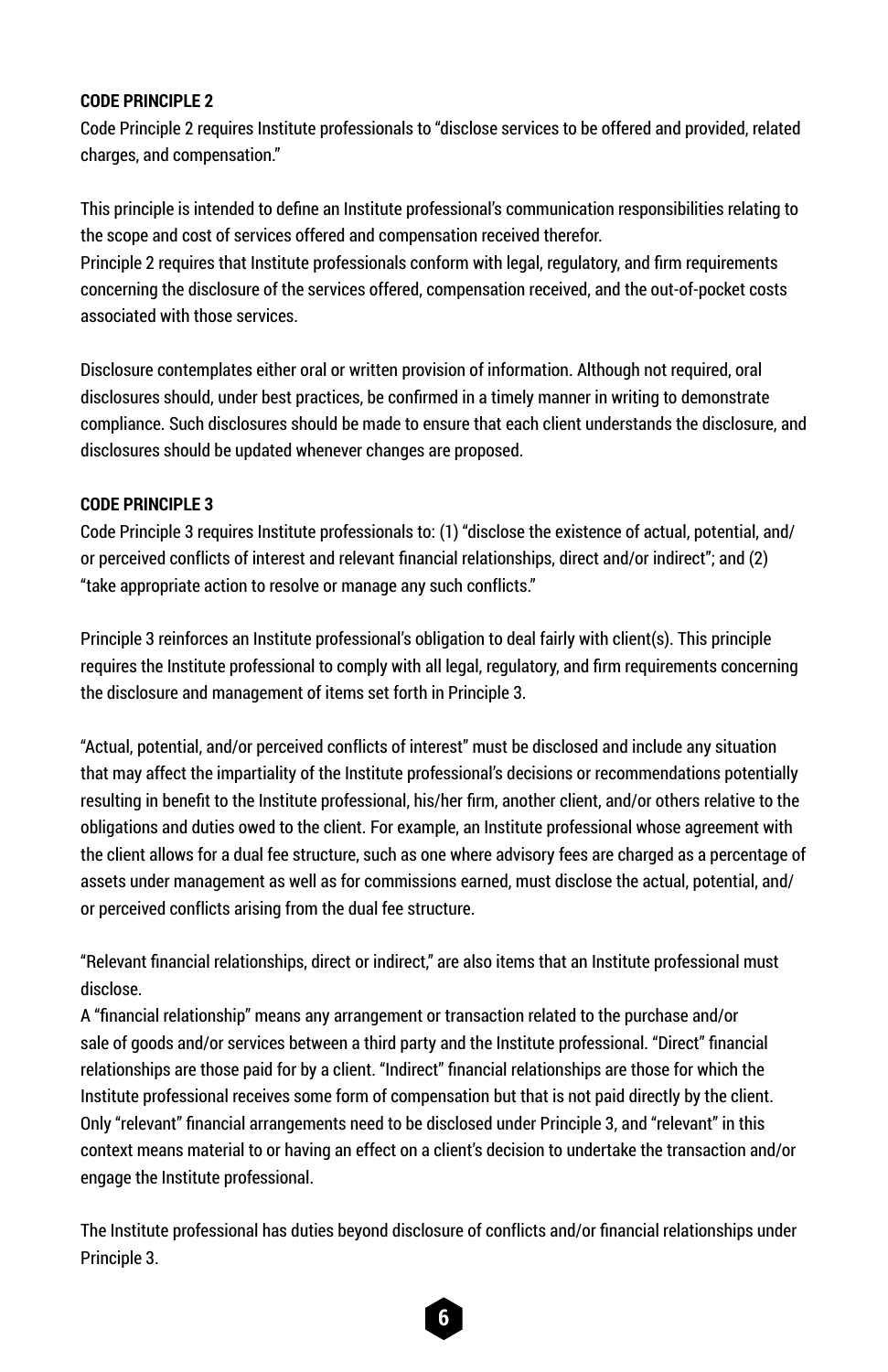The Institute professional also must act appropriately to resolve or manage conflicts. "Appropriate," as used in Principle 3, requires the Institute professional to comply with all legal, regulatory, and firm requirements concerning the actual, potential, and/or perceived conflicts, and determination of appropriateness of the actions of the Institute professional is dependent upon the facts of the particular case.

Normally, an Institute professional may encounter actual, potential, and/or perceived conflicts of interest, any of which may cause material risk of harm to his/her clients and/or firms. The Institute professional shall take reasonable steps to identify all relevant financial relationships and conflicts and be alert to the possibility that an activity or interaction may present an actual, potential, and/or perceived conflict. The Institute professional should seek to avoid or prevent any and all conflicts if at all possible. The Institute professional shall avoid or prevent conflicts if required by legal, regulatory, or firm requirements.

If conflicts are unavoidable or unpreventable, the Institute professional shall, as soon as possible, take appropriate steps to manage conflicts by seeking to mitigate or avoid material risk of damage to the client and/or the Institute professional's firm. With regard to unavoidable or unpreventable conflicts, the Institute professional: (1) shall notify and obtain informed written consent from those affected by the conflict(s), which shall comply with all confidentiality requirements protecting all affected clients and parties and shall include an express written agreement with all parties to whom the loyalties are divided as to the management of the actual, potential, and/or perceived conflict;

(2) shall manage the conflict(s) in the best interest of the client(s), as set forth in Principle 1; and (3) shall take all other and necessary mitigating activities, including, among other things, monitoring specific relationships, setting controls or boundaries, or disqualifying oneself from certain actions.

#### **CODE PRINCIPLE 4**

Code Principle 4 requires Institute professionals to "provide clients information needed to make informed decisions."

"Provide," as used in Principle 4, means to deliver, discuss, or make the information available to the client, as necessary, depending upon the circumstances, and irrespective of whether the information is specifically requested by the client.

The requisite information that the Institute professional must provide to any client is "information needed to make informed decisions." The nature and format of the information needed for informed decision-making depends upon several factors, including, without limitation, the nature of the client relationship, the client's goals or objectives, the complexity of the request and analysis, the decision to be made by the client, and applicable legal, regulatory, and firm requirements concerning the provision of information to clients. In all circumstances, the Institute professional is expected to exercise diligence and thoroughness in analyzing a client's needs and circumstances when making recommendations, providing information, and/or taking investment actions. Any information that is provided should be information the client can reasonably be expected to understand.

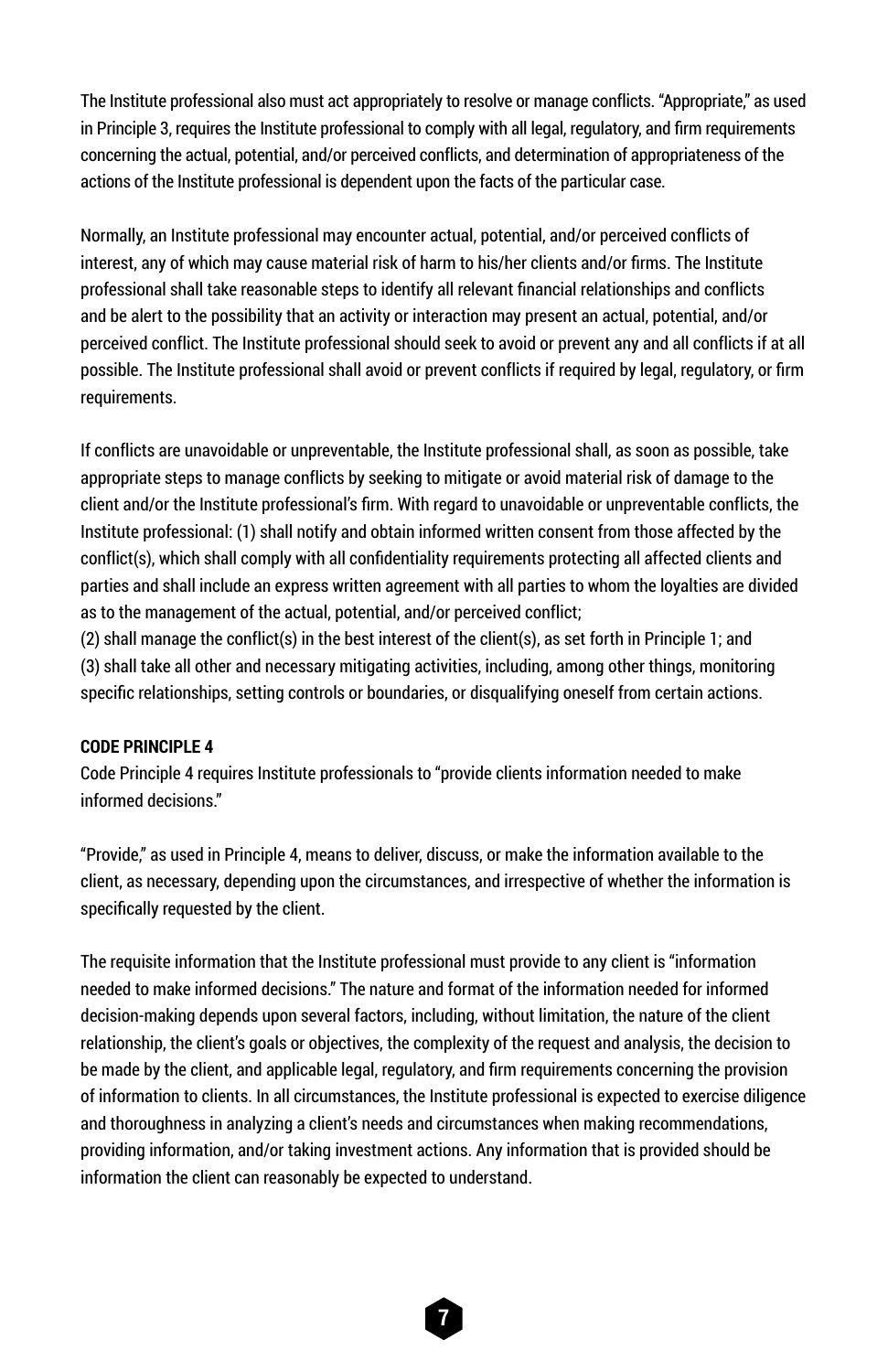An Institute professional shall provide clients with the appropriate information that the Institute professional believes is accurate, objective and unbiased, and relevant to the client's decision-making process. The Institute professional should be transparent and exercise independent judgment in the analysis and presentation of information relevant to the client's decisions. The Institute professional may rely upon other sources for information as part of the research process. However, the Institute professional is expected to assess the reliability of the source and should attribute the source as appropriate. Recommendations should be based upon reasonable and adequate basis, supported by appropriate research and investigation.

#### **CODE PRINCIPLE 5**

Code Principle 5 requires Institute professionals to "respond to client inquiries and instructions appropriately, promptly, completely, and truthfully."

Under Principle 5, "respond" means to provide or refuse to provide (for good reason), orally or in writing, information sought by client inquiries and/or to take or refuse to take action (for good reason) in accordance with a client instruction. In all events, when refusing to provide requested information or to follow client instructions, the refusal, along with the rationale for such action(s), should be communicated orally or in writing to the client. Under best practices, any response should be communicated in a timely manner, and any oral response should be memorialized in writing to demonstrate compliance.

Principle 5 requires that all responses to client inquiries and instructions be appropriate, prompt, complete, accurate, and truthful. Compliance is dependent upon all the facts and circumstances, including without limitation, the scope of the request, the nature of the relationship with the client, legal and regulatory requirements, firm policies and rules, conflicts of interest, and other provisions of the Institute Code of Professional Responsibility.

The term "appropriately" contemplates that there may be times when it is proper to provide requested information or follow an instruction and other times when it may be proper to refuse to provide the requested information or to ignore an instruction. Ordinarily, the Institute professional is required to provide an answer or information in response to specific client requests or to follow specific client instructions. If following a client's instruction or providing an answer or requested information in response to a client inquiry would violate legal and/or regulatory requirements, conflicts of interest rules, firm policies and rules, Institute's Disciplinary Rules and Procedures, the Code and/or its Guidance, it may be appropriate to refuse to follow the client instruction or provide an answer or the requested information.

The term "promptly," as used in Principle 5, means one must respond to clients in a timely manner, which will depend upon the circumstances of the request. Consequently, promptly responding to a client could mean any time period, depending upon the nature of the request and all the facts and circumstances.

"Truthfully" and "completely," as used in Principle 5, mean responses must be fairly and honestly presented in all material respects. These terms require responses that contain no purposely false affirmative misstatements or material omissions, and depend upon the nature of request and all of the facts and circumstances.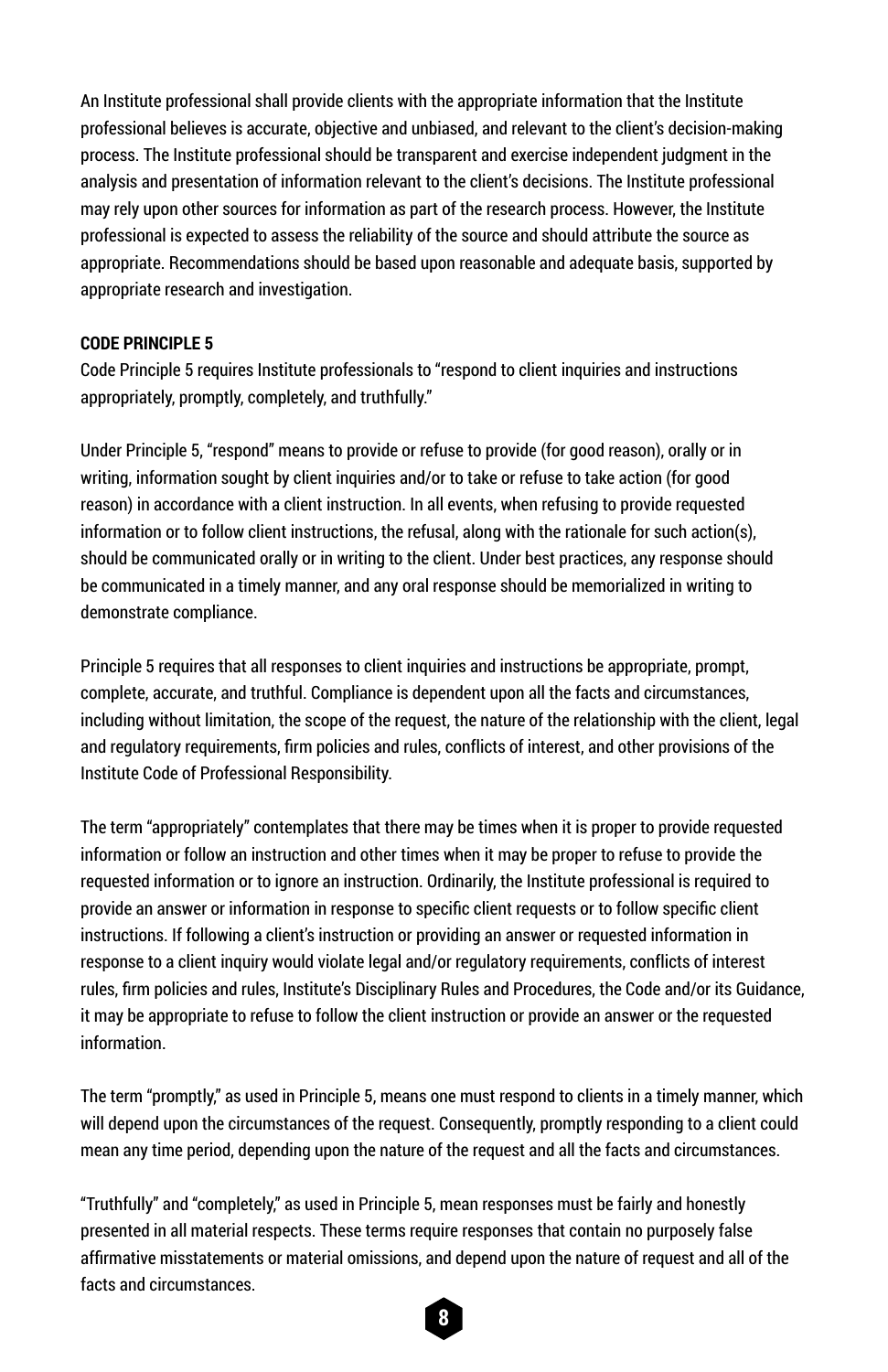#### **CODE PRINCIPLE 6**

Code Principle 6 requires the Institute professional "to maintain confidentiality of client information, however acquired, consistent with legal and regulatory requirements and firm policies."

This principle seeks to promote and maintain a high level of confidence and trust between the Institute professional and the client by fostering open, honest, and candid dialogue and information exchange. Accordingly, the Institute professional needs carefully to secure private client information.

"Client information," as used in Principle 6, means any non-public information concerning, pertaining to, or relating to the client that is in the possession of or known by the Institute professional, including, without limitation, the client's identity. Such information remains "client information" regardless of how it was obtained, including, without limitation, from the client directly, from a third-party, from research, or elsewhere.

"To maintain confidentiality," means to keep the client information private and ensure that it is not disclosed to any unauthorized person. Privacy requires securing the information within the Institute professional's firm and, if possible, within limited segments of the firm having a need to know. Privacy may have other limitations as well, because not all confidential information is legally protected from disclosure. Legal, regulatory, and firm requirements ultimately define the scope to which information may, can, or shall be kept private. Consultation with supervisors, compliance personnel, and/or legal counsel is advised whenever disclosure is under consideration.

The Institute professional should be aware of the identity of his or her client because client information may not be shared with non-clients, even if such non-clients are family members, partners, associates, spouses, advisors, lawyers, or accountants. Client information may be shared with non-clients if the client has authorized the Institute professional to divulge such information to a specifically authorized person. Under best practices, oral authorizations should be confirmed or otherwise memorialized in writing as soon as possible after the authorization is given.

The Institute professional also should be knowledgeable about legal, regulatory, and firm requirements regarding the handling of material, non-public information that may affect the value of an investment. In the event an Institute professional comes into possession of material, non-public information of this type, the Institute professional should consult with his/her supervisor, compliance personnel, and/ or legal counsel and must refrain from taking, or inducing others to take, any investment action on the basis of this information.

The duty to maintain the confidentiality of client information survives a change of employment or position by the Institute professional. Thus, in a change of employment, any disclosure of client information to any other person or entity outside the Institute professional's current firm, even inadvertent, could violate Principle 6. Typically, firm policies that govern the collection of client information restrict the type of information an employee may keep when taking a job with another employer. Often, client information is considered "firm property" and the act of taking it may violate legal, regulatory, or firm requirements and/or the Code.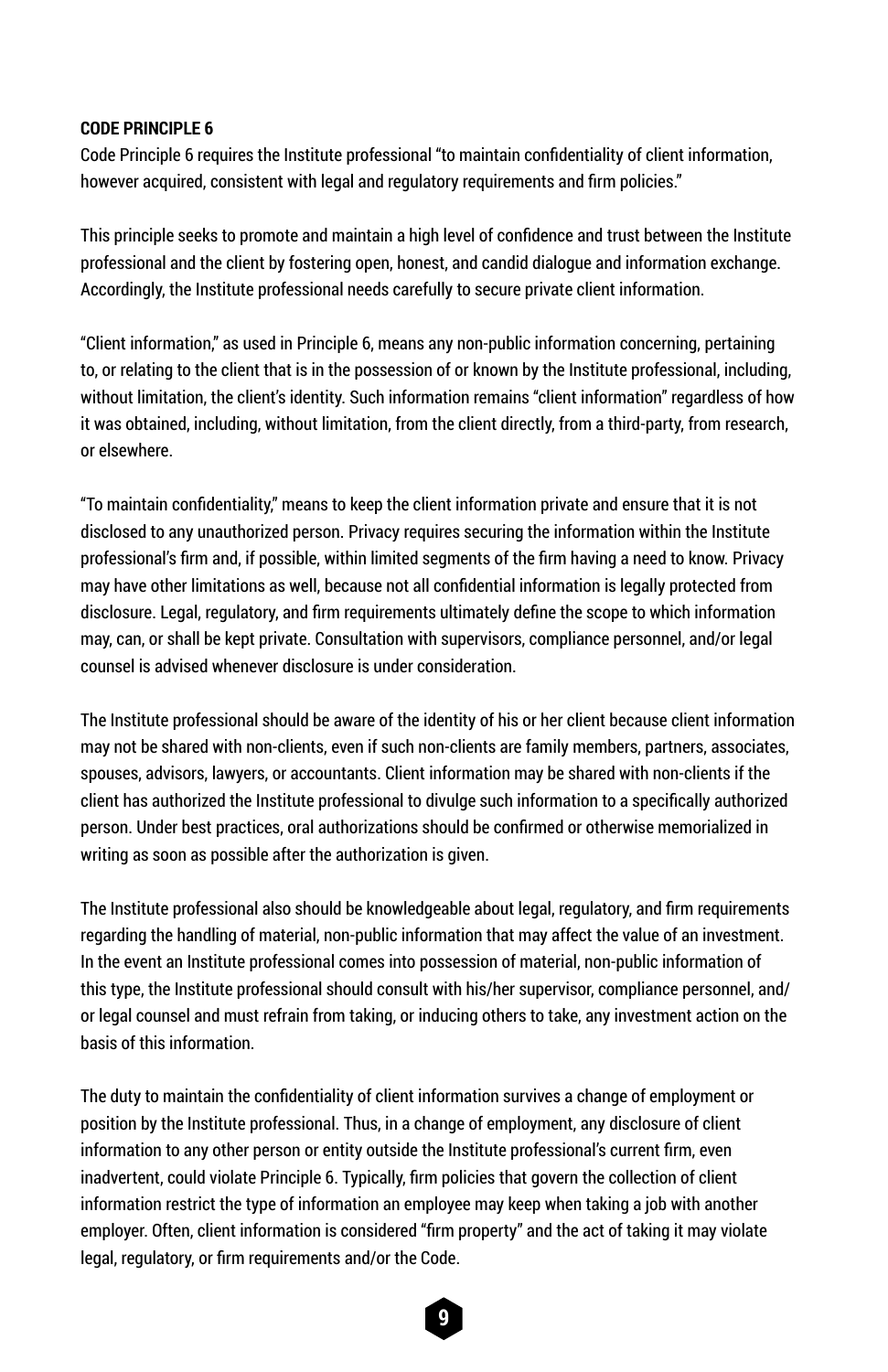#### **CODE PRINCIPLE 7**

Code Principle 7 requires Institute professionals to "provide competent services by truthful representation of competency, maintenance and/or development of professional capabilities, and, when appropriate, the recommendation of other professionals."

Principle 7 also requires an Institute professional to act competently in his or her professional activities, which means that he or she must possess, acquire, and improve the knowledge, skills, and abilities necessary to provide the services and products he or she offers to clients. What comprises the necessary "knowledge, skills, and abilities" depends upon the facts and circumstances of each particular situation and is determined by reference to legal, regulatory, and firm requirements applicable to the Institute professional.

Principle 7 further requires truthful and accurate representation of the Institute professional's competencies. An Institute professional must make reasonable efforts to ensure all communications with clients regarding his or her background and qualifications and the services and/or products offered are fair, accurate, and complete and must refrain from making false assertions about his or her expertise and/or competence.

Moreover, Principle 7 requires maintenance and development of professional competencies, which means an Institute professional must maintain, develop, and/or enhance the competencies that he or she claims to possess, so long as the services and products offered or provided require certain necessary knowledge, skills, and abilities.

An Institute professional's duty of competency also includes the duty to understand the products and services being offered and sold. An Institute professional must perform reasonable due diligence on products and services offered and sold to clients. This will depend upon the facts and circumstances of each potential situation and is determined by reference to relevant and applicable legal, regulatory, and firm requirements.

Finally, Principle 7 allows for, and encourages the use of, other professionals by the Institute professional when appropriate. Institute professionals must understand the limits of their own competencies as to the services and products they offer and provide. In all circumstances where the client is requesting services and/or products beyond the scope of an Institute professional's competence or offerings, an Institute professional shall: (1) inform clients of his or her inability to provide the requested products and/or services; and (2) either refer the client to another service provider or decline to accept the assignment.

#### **CODE PRINCIPLE 8**

Code Principle 8 requires Institute professionals to "comply with legal and regulatory requirements related to one's practice of his or her profession."

Institute professionals are governed by various legal rules and requirements based upon common law, fiduciary obligations, relevant statutes and governmental regulations of countries, states, and governmental regulatory agencies, and rules of self-governing or self-regulatory organizations.

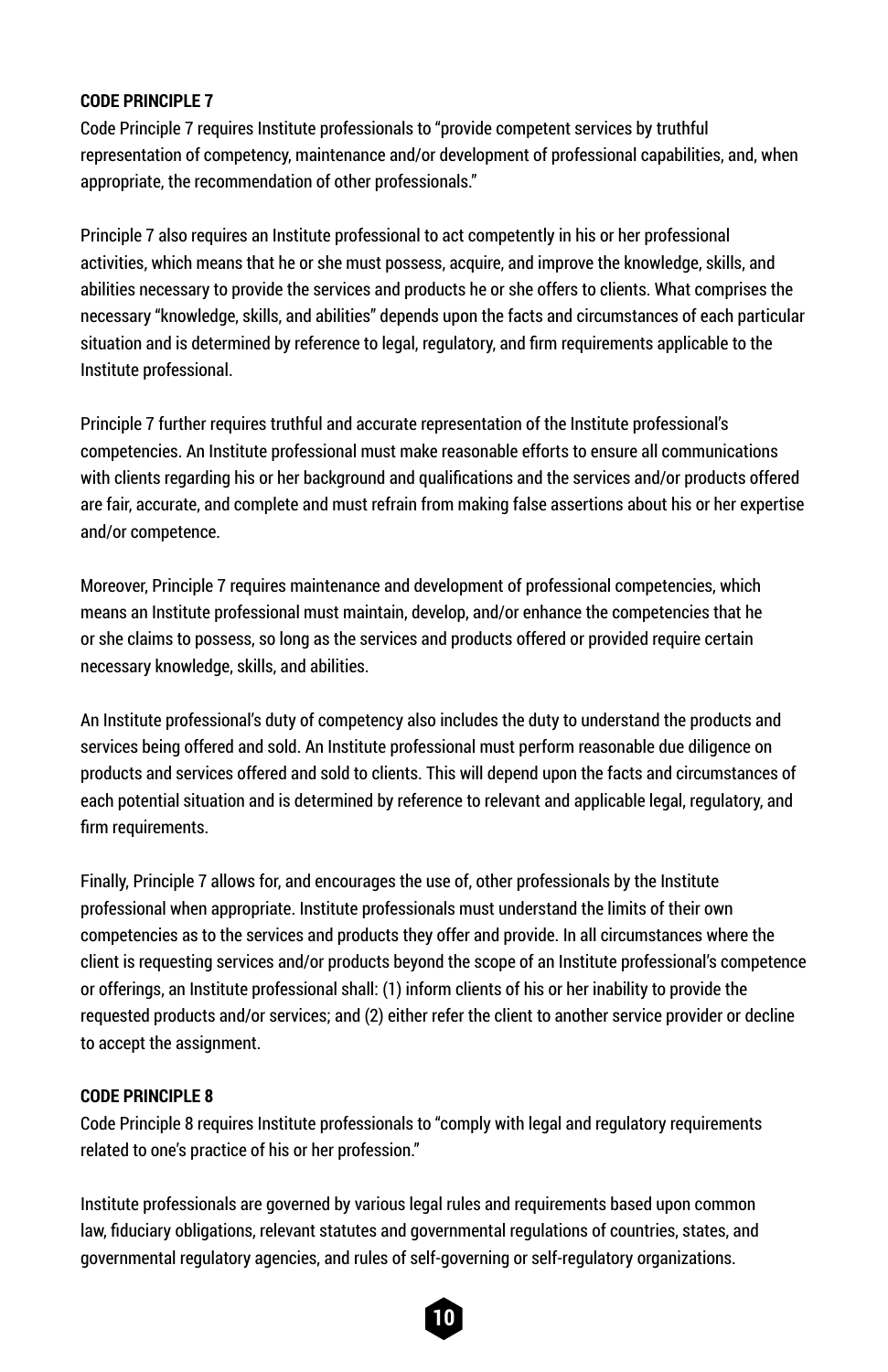Principle 8 requires that an Institute professional understand, have and maintain knowledge of, and comply with all such legal and other rules and regulations that apply to his/her position and duties in the practice of his/her profession.

An Institute professional is not expected to have the same level of knowledge as that of compliance officers or attorneys, but he/she should have such familiarity with laws, rules, and regulations that directly affect his/her position in order to recognize potential violations.

Principle 8 applies to one's practice of his or her profession and is not restricted to services for which payment is received or provided. Under this principle, the Institute professional is responsible for his/her own conduct, whether or not the Institute professional relied upon the advice of others.

Institute professionals must not knowingly participate in or assist in and must disassociate themselves from any violation, if one has occurred or any violation that is in progress and/or is planned. Positive steps to disassociate may include, among other things, identifying the potential violation; ceasing the activity, if possible; drawing attention to compliance officers of the violation; and resigning in extraordinary circumstances. In all events, the Institute professional should document his/her activities and adopt a proactive approach.

Institute professionals who act in a supervisory capacity must comply with legal, regulatory, and firm requirements regarding supervision by making reasonable efforts to detect and prevent violations of applicable laws, regulations, and firm policies by anyone under their supervision irrespective of whether the supervised employees are Institute members and/or certificants. In cases where a supervisory employee is also the principal in charge of a client relationship, the supervisory employee may not eliminate personal culpability by delegating activities to a supervised employee.

#### **CODE PRINCIPLE 9**

Code Principle 9 requires Institute professionals to "maintain a high level of ethical conduct."

Compliance with this Principle helps to promote and maintain the highest standards of professional conduct in the financial services profession and encourages public confidence in the integrity of Institute professionals.

Compliance with Principle 9 requires an Institute professional to conduct his or her business and personal activities in an "ethical" manner, which means that he or she shall act with integrity and shall refrain from conduct that reflects adversely on the Institute professional; his or her fitness and/or competence as an Institute certificant or member; his or her firm; Institute and/or Institute's activities and programs; or the financial services profession.

General compliance with this principle can be enhanced by observing the following guidelines:

- Abide by statutory and regulatory rules and requirements.
- Establish and maintain a standard of excellence in all aspects of investment management consulting, investment advising, and wealth management.

**11**

• Maintain high standards of professional conduct.